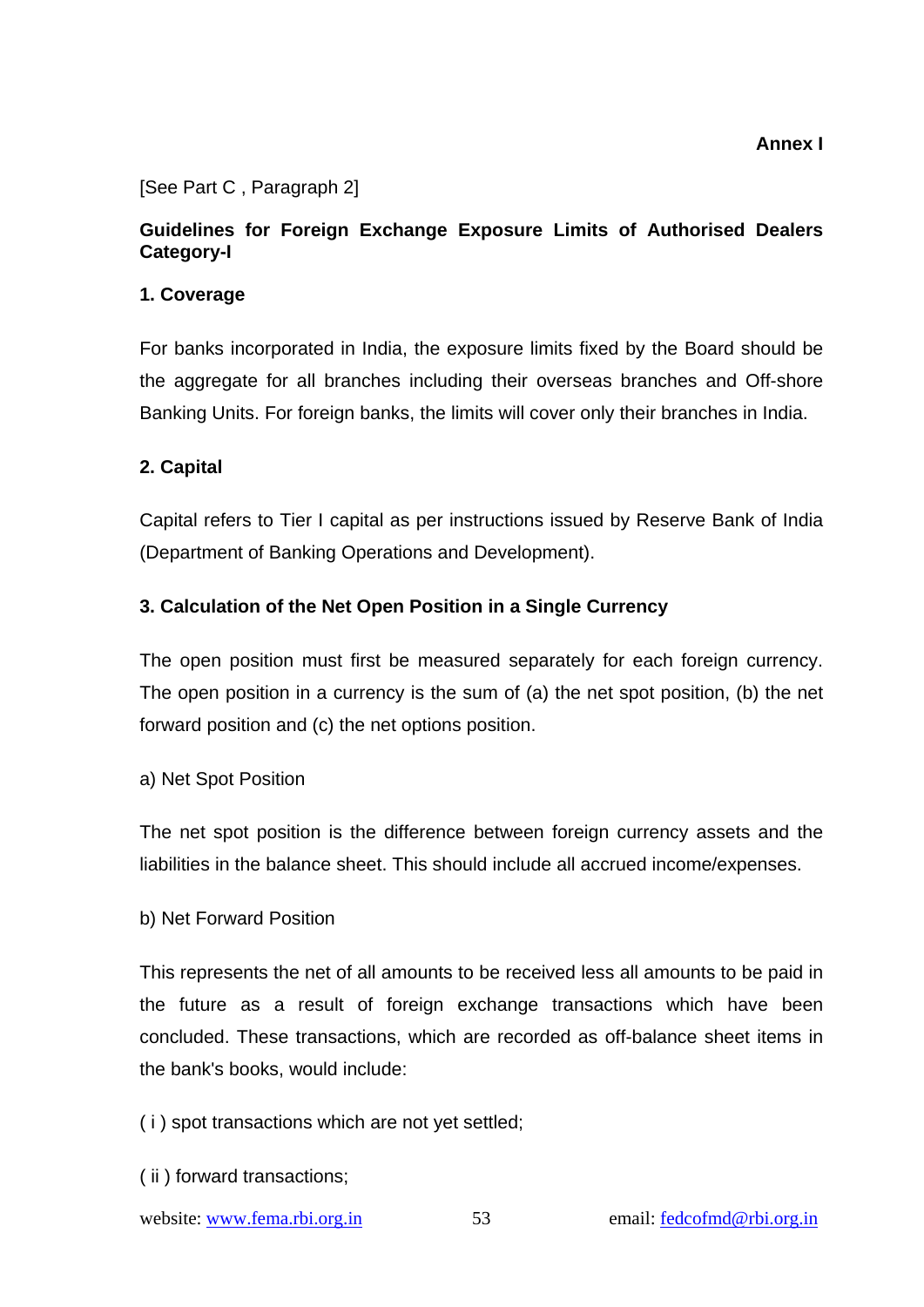( iii ) guarantees and similar commitments denominated in foreign currencies which are certain to be called;

( iv ) net of amounts to be received/paid in respect of currency futures, and the principal on currency futures/swaps.

c) Net Options Position

The options position is the "delta-equivalent" spot currency position as reflected in the authorised dealer's options risk management system, and includes any delta hedges in place which have not already been included under 3(a) or 3(b) (i) and (ii) above.

### **4. Calculation of the Overall Net Open Position**

This involves measurement of risks inherent in a bank's mix of long and short position in different currencies. It has been decided to adopt the "shorthand method" which is accepted internationally for arriving at the overall net open position. Banks may, therefore, calculate the overall net open position as follows:

- (i) Calculate the net open position in each currency (paragraph 3 above).
- (ii) Calculate the net open position in gold.
- (iii) Convert the net position in various currencies and gold into Rupees in terms of existing RBI / FEDAI Guidelines. All derivative transactions including forward exchange contracts should be reported on the basis of Present Value (PV) adiustment.
- (iv) Arrive at the sum of all the net short positions.
- (v) Arrive at the sum of all the net long positions.

Overall net foreign exchange position is the higher of (iv) or (v). The overall net foreign exchange position arrived at as above must be kept within the limit approved by Reserve Bank.

**Note :** Authorised Dealer banks should report all derivative transactions including forward exchange contracts on the basis of PV adjustment for the purpose of